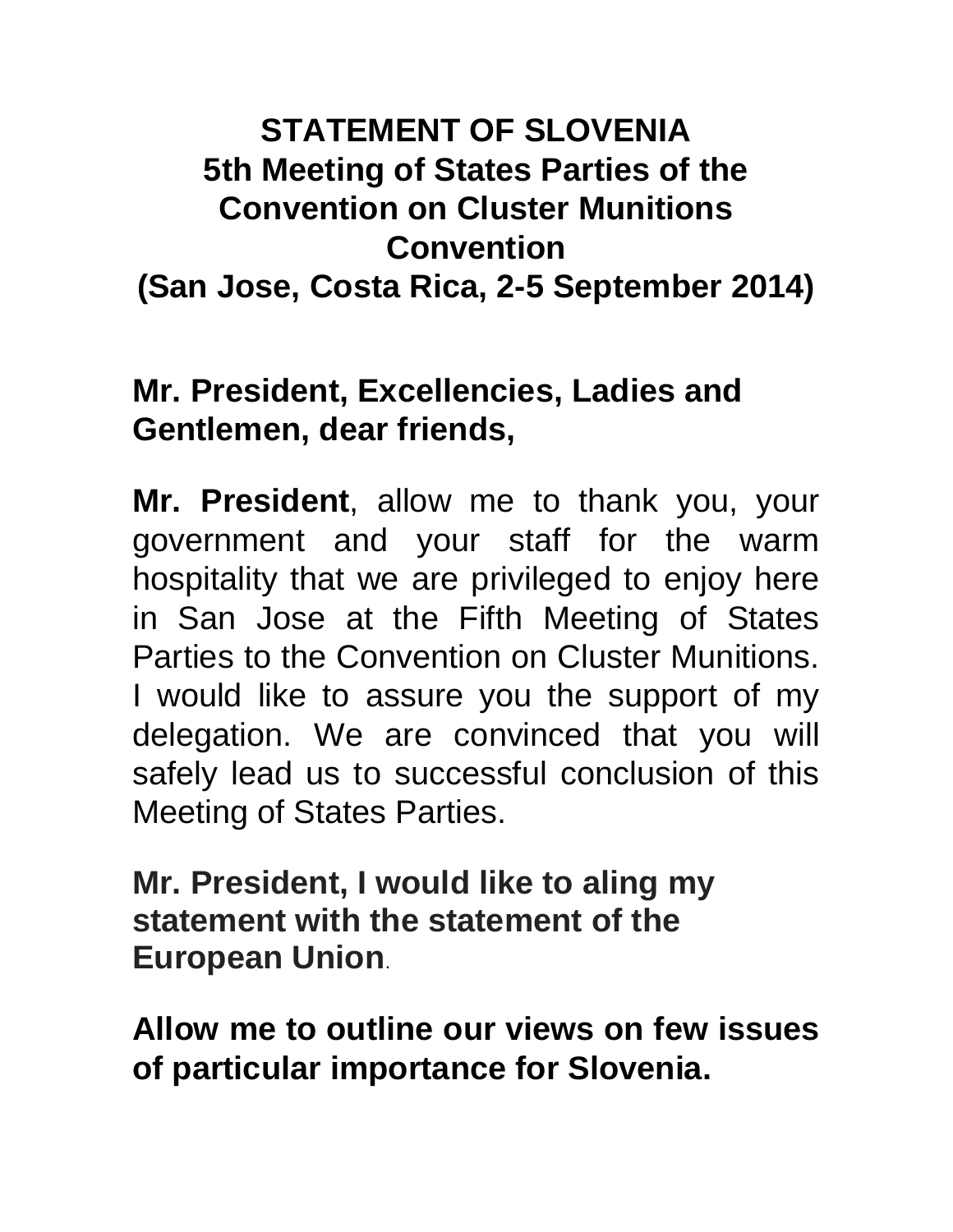**Firstly**, Slovenia believes that the universalization of the Convention remains our key challenge in the future. We note with concern that the number of new States Parties is not increasing. We – the States Parties and other members of the Convention's family – have to continue our work on universalization, namely by using regional approach. We should also work with non-governmental organizations and civil society. With regard to individual regions, the situation varies from region to region. There is big potential in Africa, where we have almost thirty signatories that have not yet ratified the Convention, while Middle East and Asia remain the greatest regional challenge. In this context, **Mr. President**, Slovenia will support your universalization efforts during your term in office.

**Secondly**, we strongly condemn recent use of cluster munitions, namely in Syria, South Sudan in Ukraine. We see any use of cluster munitions as a grave violation of the international humanitarian law. Speaking of Ukraine, I would like to add that we support the government of Ukraine in its efforts to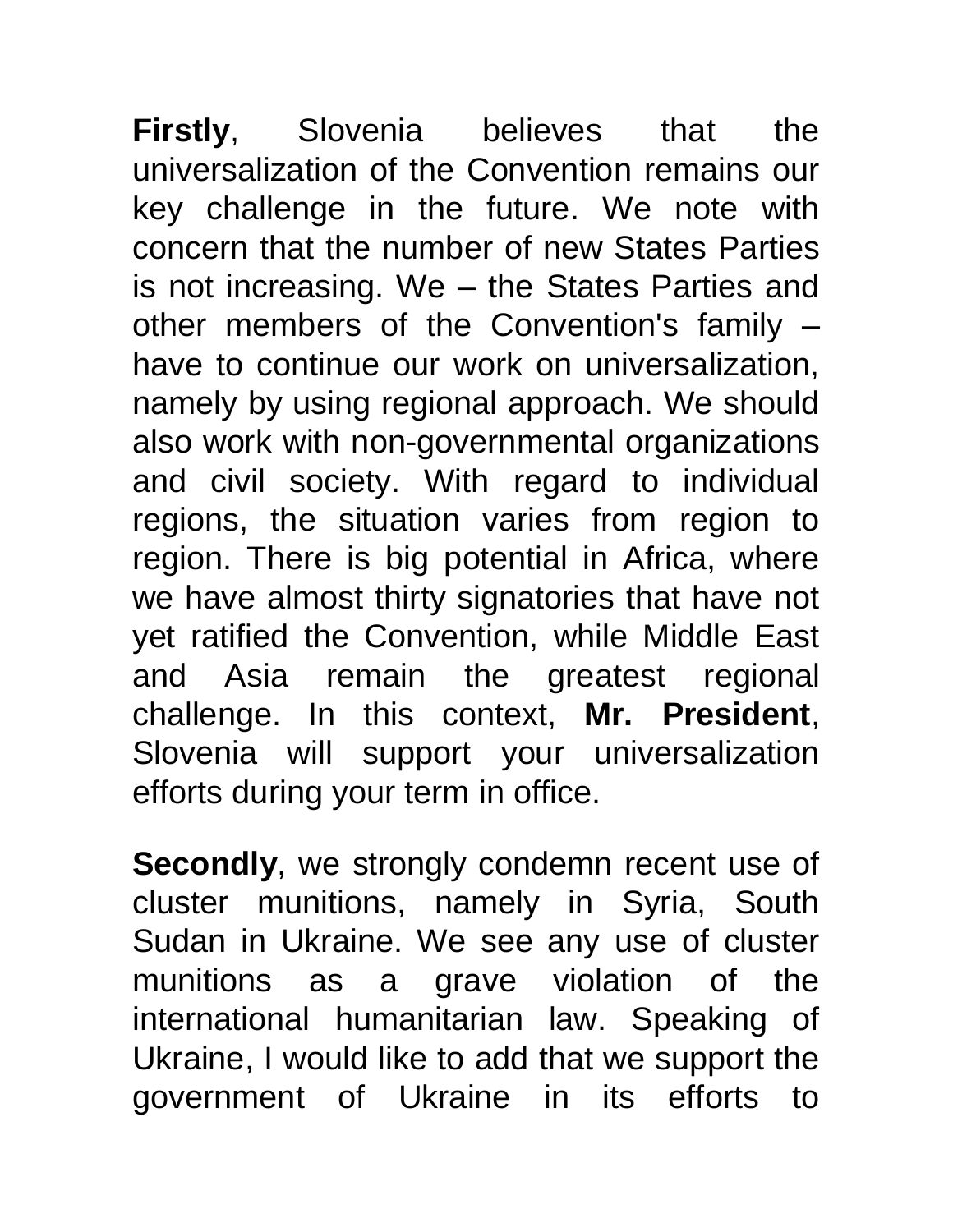safeguard national sovereignty and restore its territorial integrity. We call upon all sides involved in the conflict to respect international humanitarian law and not use weapons that do not discriminate combatants and civilians, particularly cluster munitions.

**Thirdly**, in our view, the issue of complementarity of the Convention with other instruments of the international humanitarian law is also important. We have to use complementarities and synergies with those instruments, notably the Convention on the Prohibition of Anti-personnel Mines (Ottawa Convention), the Convention on Certain Conventional Weapons (CCW) and the Convention on the Rights of Disabled Persons. We are at the beginning of this process. Slovenia welcomes the fact that Inter-sessional meetings in April were held immediately after the meetings of the Ottawa Convention. This was a step in right direction. We also hope that in the future, ISU (Implementation Support Unit) will work together with the ISU of the Ottawa Convention.